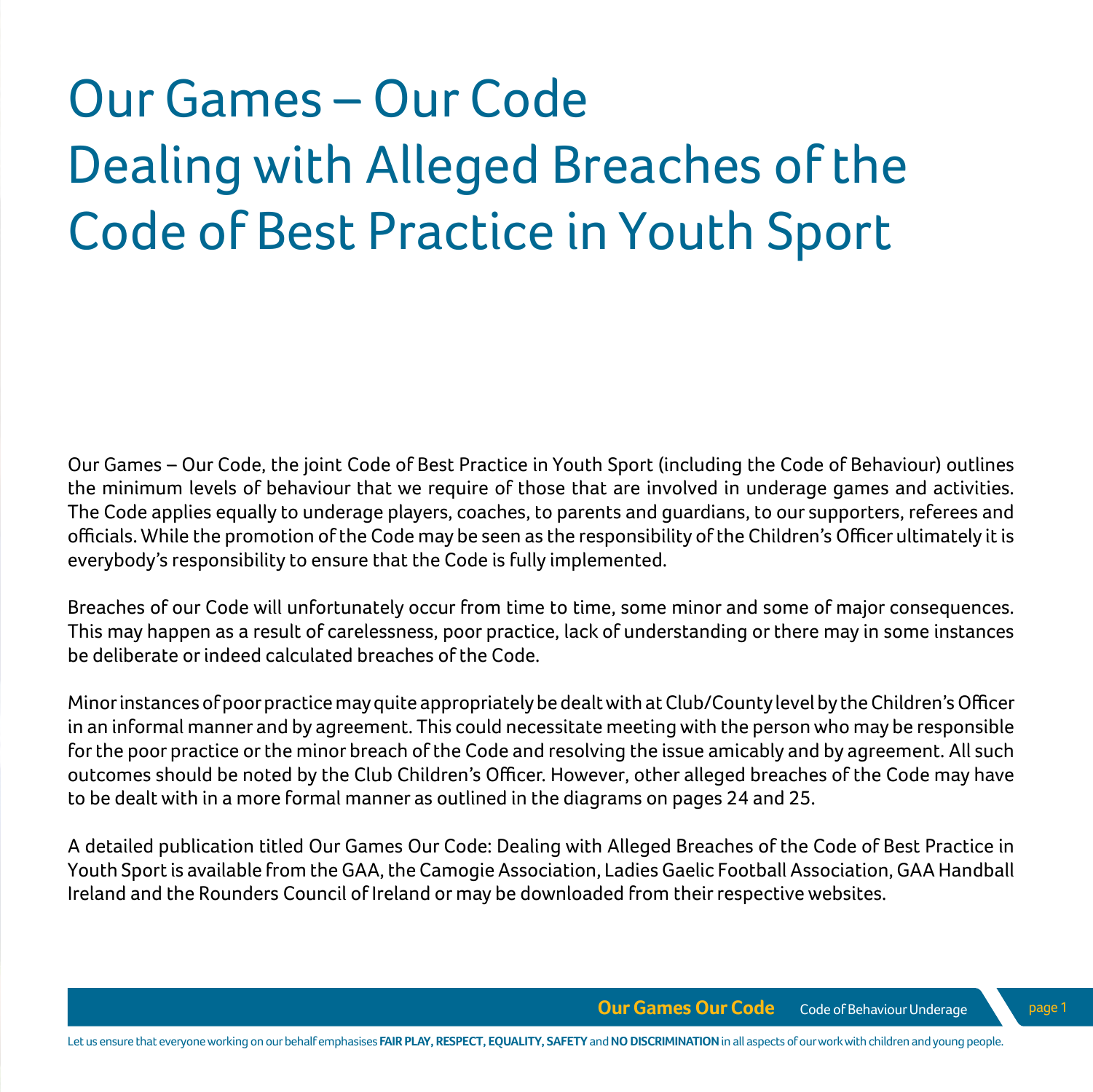#### **PROCESSING AN ALLEGED BREACH OF THE CODE AT CLUB LEVEL**



Let us ensure that everyone working on our behalf emphasises **FAIR PLAY, RESPECT, EQUALITY, SAFETY** and **NO DISCRIMINATION** in all aspects of our work with children and young people.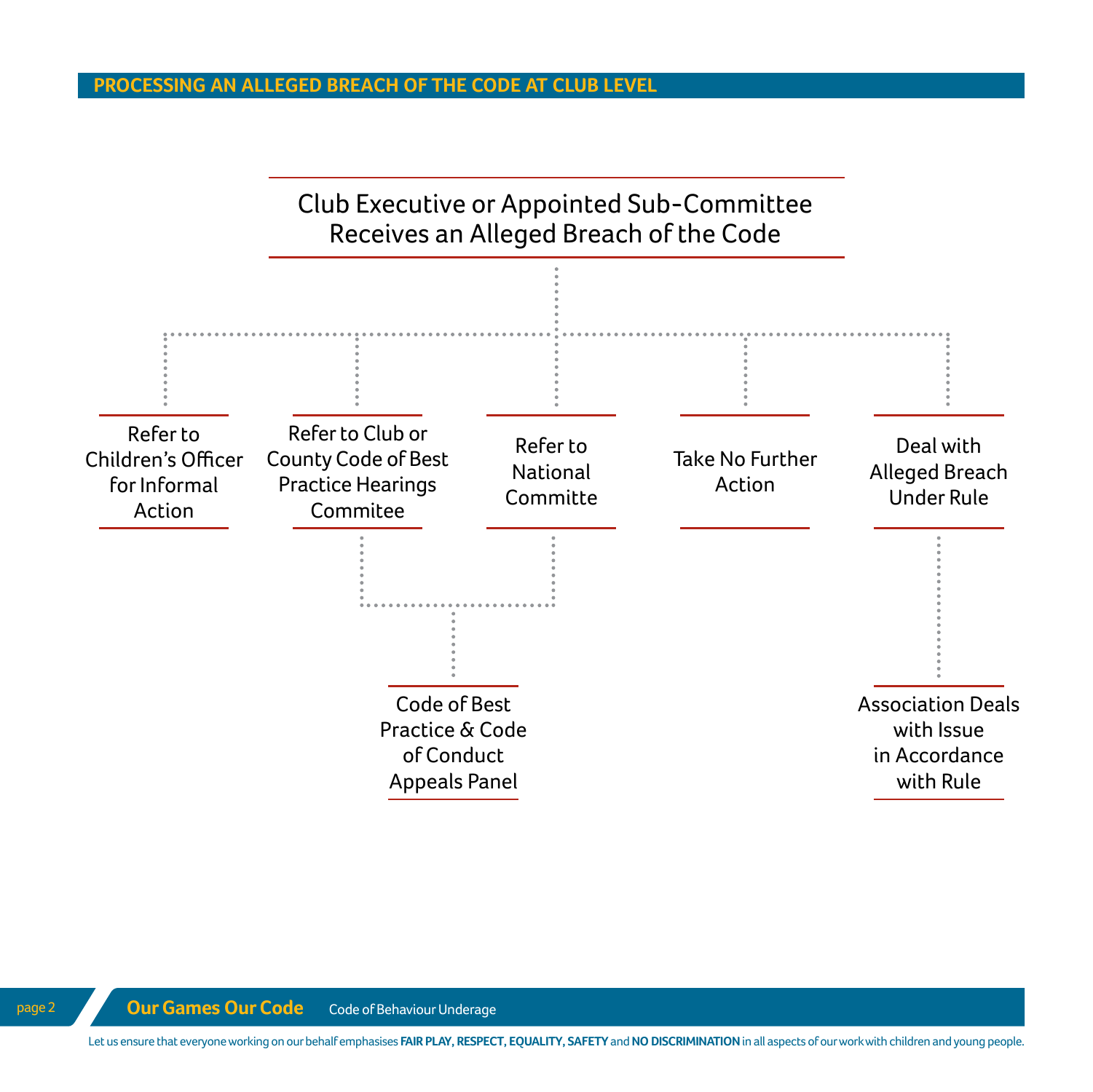### **PROCESSING AN ALLEGED BREACH OF THE CODE AT COUNTY LEVEL**